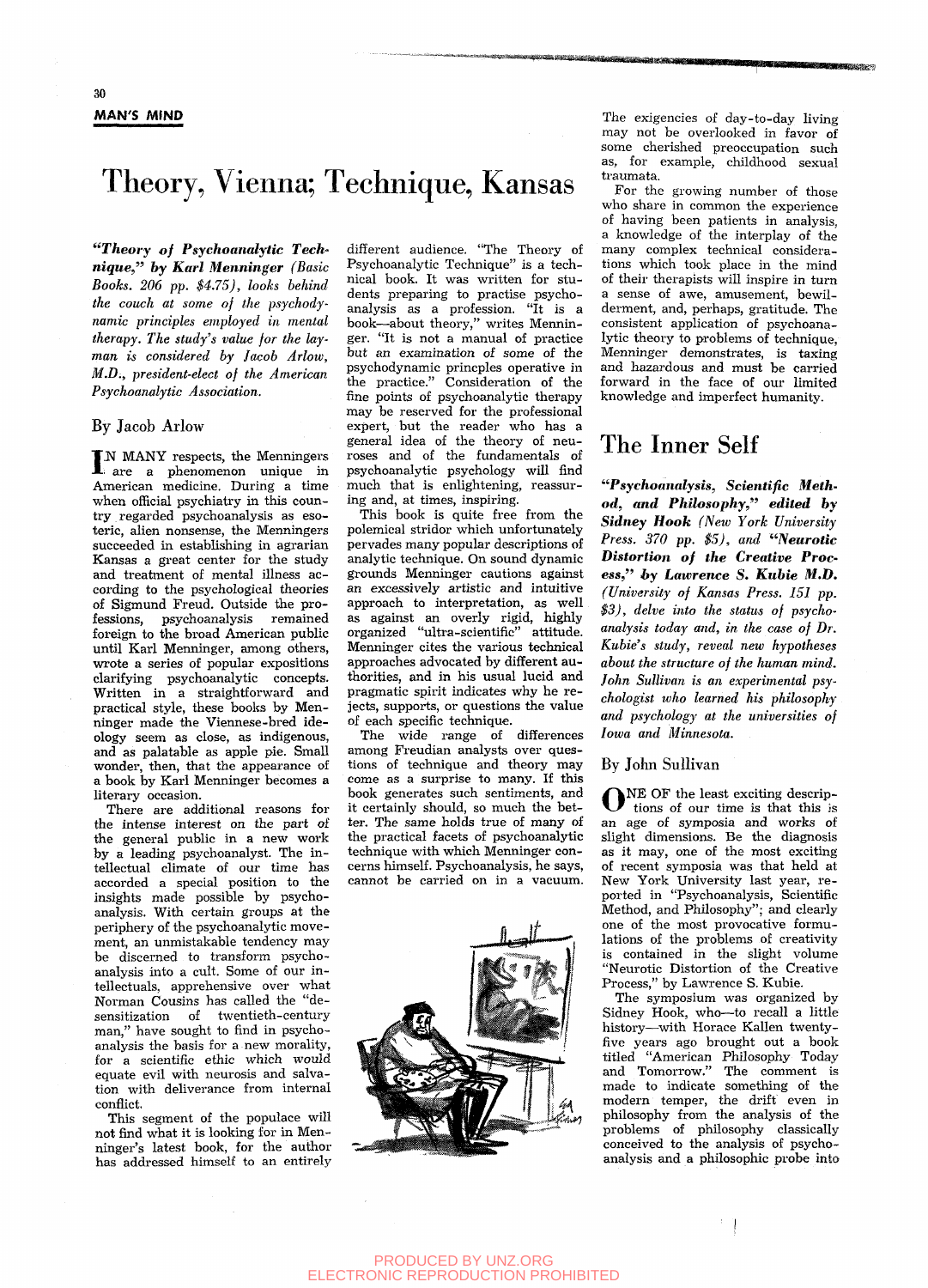the problems of the inner self. Professor Hook has one of those minds sensitive to the polemical opportunities and thus has been energetically engaged, if not as an innovator, at least as a "clarifier" of the important issues of our time. An inventory of the causes he has defended and opposed is a catalogue of the contemporary intellectual problems of the last thirty years. For this reason the attention of Professor Hook to psychoanalysis, although it lags by many years and much thought the study given to the problem by philosophers like Gustav Bergmann and Herbert Feigl, is an indication of the ripeness of the problem of the conceptual status of psychoanalysis.

**»SWW««»\*»MB«»^':»«WflS«»»«'«\* '** 

To expect symposia to generate ideas not originally cranked into the programs by the selection of the participants is to be naively optimistic. Although the book is a much edited statement of what actually took place, the members could still be easily identified with their professional stakes and their personal themes in their respective fields. The philosophers, with the exception of one who attacked metaphysics as largely determined by unconscious motivations, took the usual position that psychoanalysis as a doctrine lacked clarity, coherency, and confirmation. To the sociologists the doctrine, in its emphasis on a theory of feeling states and mind lacked an equable balance between these inner states and the outer social behavior and the external eliciting conditions of such behavior.

The psychologists, oddly enough few in number and none a specialist in psychoanalytic theory, cialist in psychoanalytic stressed need for probabilistic pre dictions and the experimental verification of psychoanalytic hypotheses. The psychoanalysts were clearly outclassed as theoreticians and methodologists but seemed to be the only ones with much substantial presentation of the psychoanalytic doctrines as interpreted in orthodox circles today. While claiming large domains for their theories, they freely admitted the looseness of their formulations. The philosophers, when not bickering among themselves, gave the analysts Lecture I (and done brilliantly by Nagel) on the problems of theory construction.

Let it be said that however familiar their themes, men of the rank of Ernest Nagel, Philipp Frank, Raphael Demos, Professor Hook, Michael Scriven, Abram Kardiner, Heinz Hartmann, and Dr. Kubie are a good sample of the East Coast intellect. The fruition of the symposium will come, if it comes, in the next five years as the various positions presented are studied and given long thought.

**^^^g?^^^^SCT^S\*^\*»\*** 

Lawrence Kubie's book vigorously attacks the thesis that the unconscious is the source of creativity. This ridiculous doctrine is probably best viewed as a perception that reason and consciousness do not define completely the creative process and what is presumably left out is based upon the description of mind on the assumption of a conscious-unconscious polarity. Kubie hypothesizes that all behavior is a blend of three processes: the conscious, the preconscious, and the unconscious. Creativity, rather clearly seen as the novel combination or relating of elements, depends upon the flux of the preconscious system. The preconscious, he holds, is inhibited by too much dominance by reality and consciousness (the practical mind) at one extreme and by blind drives and the repetition compulsion (the neurotic and psychotic mind) on the other.

The trick of such theorizing is to assert the reality of such systems as the conscious, preconscious, and the unconscious—Freud's theory of mind in his middle period—and give each appropriate properties to make it fit the clinical observations. This is at best a scholastic enterprise until the properties of these systems are capable of independent specification, but it is not useless for it embodies directives of what to look for in research on these systems and is thus capable of confirmation or disproof. Since a careful inspection of Freud's metapsychological papers and the Kubie proposals for the same systems reveal that the two are not in complete agreement, we will have to wait for the evidence of these systems to come in before the definitive formulations can be proposed.

**ALTHOUGH** we can withhold conclusive agreement about the correspondence of Kubie's hypotheses to the structure of mind and the creative process, his formulations are credible and genuinely creative. Whether or not the distortions of the creative process are uniquely predicted by his theory, his clinical comments are fascinating. The failure of most writers on creativity is due to their rather flat, thin, gray, simple, tired statements of the problem and observations of the creative processes. Kubie's book recommends itself by its lively style, richness of example, and basic novelty.

### LITERARY I.Q. ANSWERS

Column Two should read:  $15, 7, 10, 6$ , 4, 1, 11, 12, 5, 14, 13, 3, 9, 16, 2, 8.



31

# **Mary Roberts Rinehart**

Mrs. Rinehart's most exciting heroine is now in a thrilling, bigvalue omnibus volume perfect for your summer reading pleasure. Two novelettes and two novels — *The Buckled Bag, Locked Doors, Haunted Lady)* and *Miss Pinker-* $\textit{ton}$  – about the amazing nursedetective Hilda Adams.



two British babes in the Balkan woods—whose vacation tour unexpectedly turns into an E. Phillips Oppenheim adventure. "A vigorous, lively and entertaining narrative." —Harper's Magazine \$3.95

*V^AGOt\m* **TA\$S**   $B_Y$   $ERIC$  WILLIAMS author of The Wooden Horse **——«C<?winf-Tn''Canrt —.. .** 

FOR SALE NEAR GETTYSBURG = Swimming Pond, Stream, Comfortable Home, Greenhouse Overlooking a quiet stream, this picturesque 3-level farmhouse is surrounded by woodland alive with game and songbirds. Modern conveniences skillfully installed in S big rooms; huce stone fireplace; handforged hard-<br>in S b SH-607.3 9. PREVIEWS INC. 49 E. 53rd St., New York 22. PL 8-2630 1518 Walnut St., Philadelphia 2. PE 5-1400

CHANGES OF ADDRESS Please send the address at which copies are now being received, as well as the new address, when notifying us of an address change. Allow four weelcs for the changeover. Include postal zone number, if any.

**SATURDAY REVIEW**  Circulation Department<br>25 West 45th St., New York 36, N. Y.